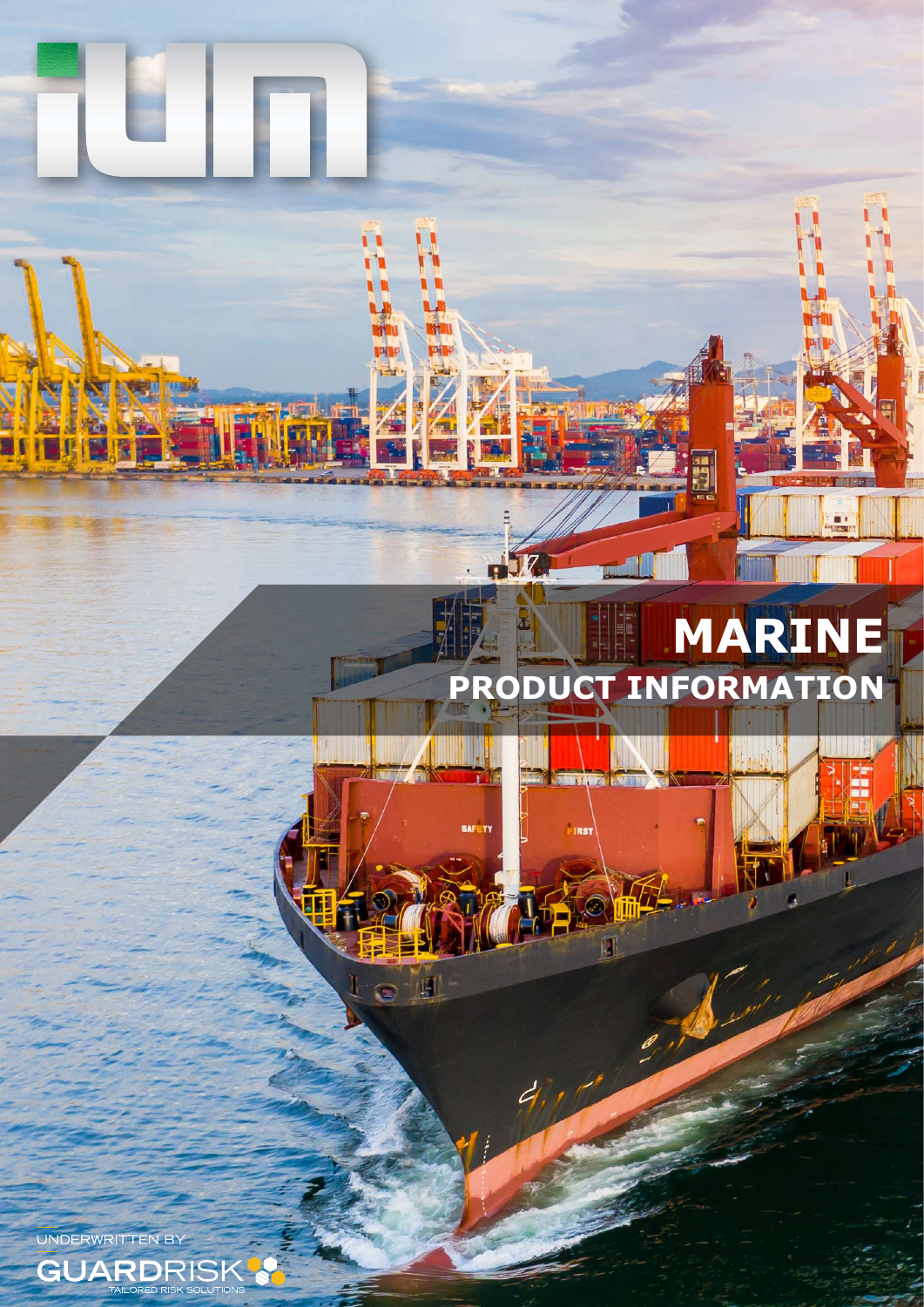IUM's tailor-made marine product is specifically designed as the ideal insurance solution for importers and exporters. This product provides bespoke cover unique

to the marine industry

## **Marine insurance solution**

This product offers comprehensive cover for exposures associated with inland transits, exports and imports of goods and or cargo, belonging to the client or third party, for which you have undertaken the responsibility to insure during shipment.

Cover may be extended to include liabilities associated with the carriage of such goods.

The following sections are available under this product:

- Marine cargo
- Inland transit
- Freight forwarders
- Carriers legal liability
- Contingency Cover
- Hull



#### **Contact us**

If you have any questions or would like more information, please contact: Keith Barrett Cellphone | 082 331 8817 Telephone | 010 045 3412 Email | keith@ium.co.za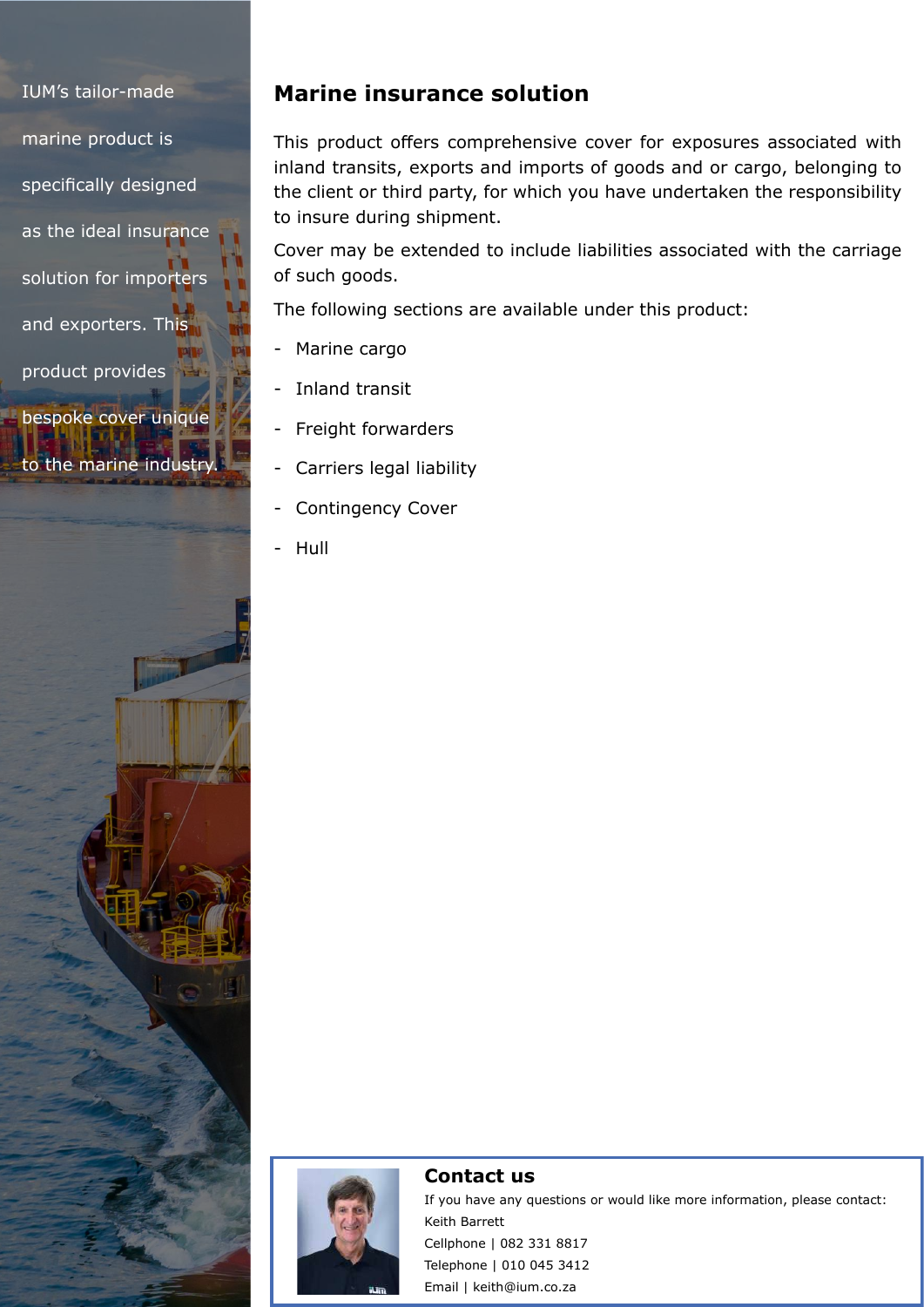#### **Marine cargo**

All-risks cover is provided for loss of or damage to property you are importing or exporting for purposes of your business from the time of attachment of your risk, as per the incoterms, including loading onto the conveyance vessel for the commencement of the transit, transport to and whilst at packers' premises, loading, unloading, stuffing and unstuffing of containerised consignments and discharge operations en route for shipment, until offloaded and safely delivered into the warehouse or place of storage at final destination.

## **Inland transit**

All-risks cover is provided for loss of or damage to property owned by you or for which you are responsible whist being transported inland by you, on your behalf or to you, by road, rail, domestic flight or post. Ropes, tarpaulins and packing materials in connection therewith, are also covered.

## **Freight forwarders**

All-risks cover is provided for loss of or damage to goods belonging to third parties, where shipment is arranged by a freight forwarder or forwarding agent using a variety of shipping modes, including sea, air, road and/or rail for a single shipment.

Cover is provided from the time goods leave the manufacturer or producer until delivered to market, customer or final point of destination.

Cover is also available for negligent acts, errors or omissions committed by the freight forwarder or forwarding agent in the arrangement of the shipment and the necessary documentation associated therewith.

## **Carriers legal liability**

Cover is provided for instances where goods are transported by a transport company, removal company, courier service or any other third party carrier who is not responsible for the load but become legally liable for loss of or damage to the goods whilst being transported caused as a result of a negligent act or omission in connection with the transportation of such goods.

#### **Contingency Cover**

All-risks cover is provided for loss of or damage to goods belonging to third parties where transport is arranged by the owner of the cargo via a transport company who in turn sub-contracts the transport to another transport company or via a transport broker who contracts the transportation of the load to a transporter.

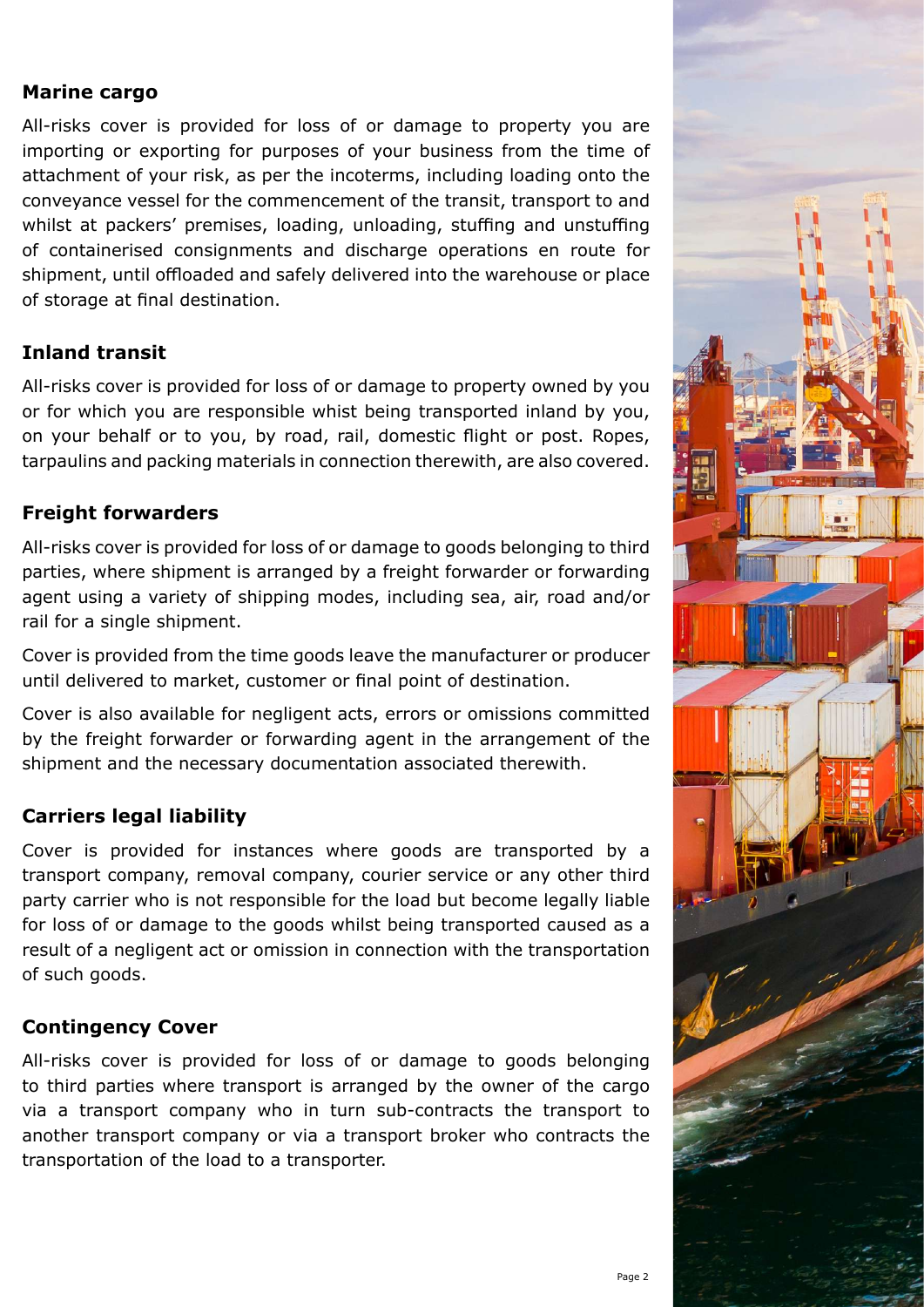This policy will pay for the loss of or damage to the goods when the insurance cover in place for such sub-contractor or transporter contracted by the transport broker, fails to respond to a claim for such damaged or lost goods due to a policy condition or exclusion.

#### **Hull**

All-risks cover is provided for loss of or damage to watercraft, including contents and accessories therein, outboard motors and trailers, used in your private and personal capacity, as well as certain watercraft used for commercial recreational purposes.

Cover is provided whilst such watercraft are used on water within the Republic of South Africa and Namibia and up to 20 (twenty) kilometres from the shores of these countries.

Cover may also be included for loss of or damage to watercraft used in international inland waters, on request.

Liability cover is also available to indemnify you for legal liability which could arise as a result of injury to third parties or damage to third parties' property caused whilst operating or towing your watercraft.